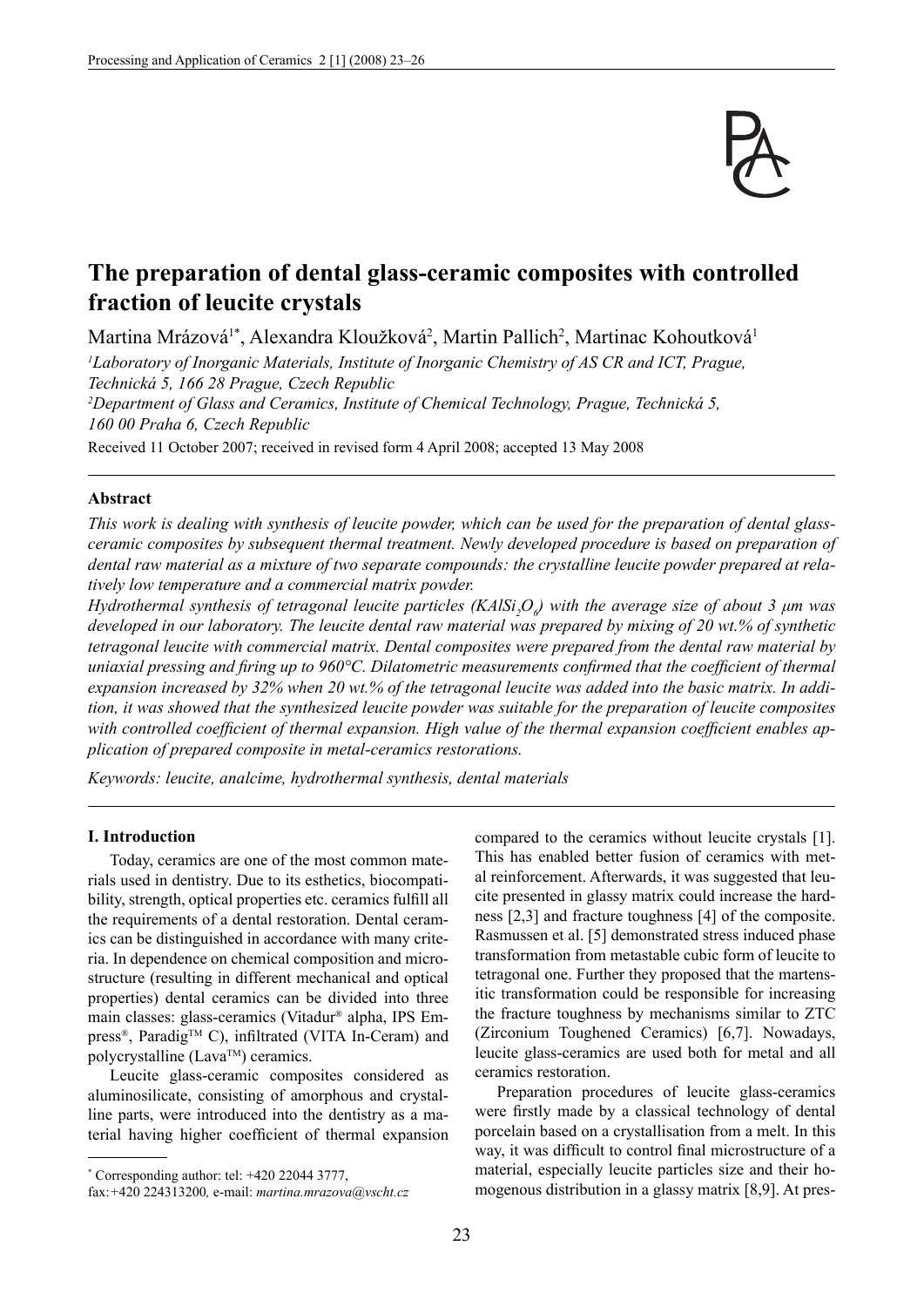ent, preparation of composite material, in which leucite and glassy matrix are synthesized separately, seems to be promising. This technology ensures reproducible control of leucite glass-ceramics microstructure, which is required to improve its fracture toughness and persistence.

To show that hydrothermally synthesized leucite powder is a suitable material for the preparation of leucite dental ceramics, following research was undertaken. Especially, this work was aimed at the preparation of dental glass-ceramic composites with controlled both the composition and the value of (its) thermal expansion coefficient by the addition of tetragonal leucite particles into a commercial leucite-free matrix.

#### **II. Experimental**

Hydrothermal synthesis of tetragonal leucite powder was carried out in two step-process: i) synthesis of analcime by hydrothermal treatment of an aluminosilicate solution and ii) transferring of analcime to leucite by subsequent ion-exchange reaction. Starting sols were obtained by mixing aluminate and silicate solutions, which were prepared separately by dissolving amourphous  $SiO_2$  (Lach Ner s.r.o., Czech Republic) and aluminium powder (Lachema, Czech Republic) in 4M sodium hydroxide solution (NaOH, Penta Chrudim Czech Republic). After two hours of hydrothermal treatment, analcime was identified as a product of the reaction. Tetragonal leucite was synthesized from analcime by ionexchange of  $Na^+$  ions for  $K^+$  ions in 4M solution of KCl  $[10,11]$ . The reactions were carried out in teflon-lined stainless steal autoclaves in an oven at 200°C. The products of the syntheses were washed in boiling distilled water, vacuum filtered and dried in an oven at  $100^{\circ}$ C.

Commercial leucite-free matrix, Vitadur® alpha, was used for preparation of the dental raw material consisted of 20 wt.% of the hydrothermally prepared tetragonal leucite and 80 wt.% of the matrix. The raw materials were mixed together for 2 hours by the addition of about 5 wt.% of a commercial deflocculant (Modeling fluid VITA). A cylindrical stainless steel mold and hydraulic press (30 MPa pressure) were used to form the porcelain discs (30 mm in diameter and 5.5 mm thick). The discs were then fired in electric furnace (Clasic, Revnice, Czech Republic) at 960°C for 7 min following the commercial heating/cooling schedule. Pure matrix was prepared as a reference sample under the same conditions as the composites.

Philips X`Pert PRO θ-θ powder diffractometer was used for X-ray powder diffraction analysis. The results for each specimen were analyzed using computer X`Pert High Score program. Average particle size was determined by optical (Jenapol, Zeiss, Germany) and electron (LEO VP 1450 instrument, Carl Zeiss AG, Oberkochen, Germany) microscope and laser method (FRITSCH Particle Sizer Analysette 22). The dilatometer (Adamel Lhomargy, Division d`Instruments s.a.) was used to measure the coefficient of thermal expansion (CTE) of samples. The specimens were heated with a constant heating rate 5 °C/min up to 700°C.

### **III. Results and Discussion**

Powdered synthetic analcime and tetragonal leucite were identified using  $X$ -ray diffraction analysis. It was confirmed that the peak positions and intensities of hydrothermally synthesized products well corresponded to XRD databased cards of analcime and tetragonal leucite, Fig. 1.



**Figure 1. XRD patterns of synthetic analcime and tetragonal leucite**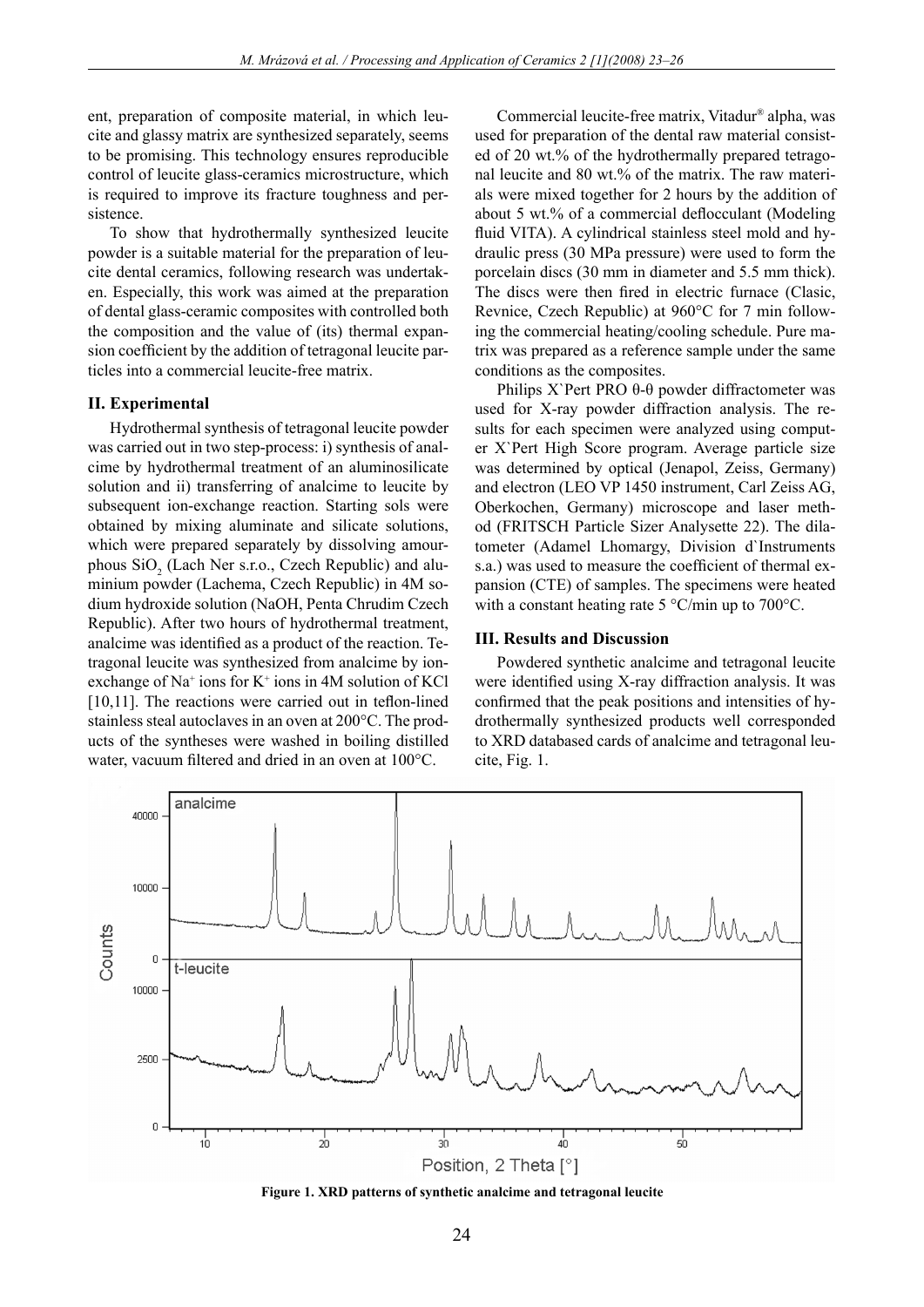

Figure 2. SEM images of hydrothermally synthesized analcime (a) and tetragonal leucite (b), at magnification 2500×

SEM studies showed that the particle size does not change within the ion exchange process from analcime to tetragonal leucite. The final teteragonal leucite grains are rounded polycrystalline particles having the average particle size of about  $3 \mu m$ , Fig. 2. Rietveld refinement confirmed that these coarse particles consist of much smaller crystallites. The calculated size of crystallites was in the range 30–70 nm. XRD patterns of the pure matrix and composite consisting of 20 wt.% of tetragonal leucite and 80 wt.% of matrix, heat treated at 960°C, are presented in Fig. 3. It was proved that tetragonal leucite did not appear during the heating process in pure matrix. This demonstrated that the only crystalline phase in our composite originated from the hydrothermally synthesized leucite powder. Based on the previous results, it is possible to control the amount of tetragonal leucite easily using different ratio of leucite and matrix.

The dilatometric measurements confirmed the possibility to increase the coefficient of thermal expansion of the composite, which is important for metal-ceramics restorations. By the addition of 20 wt.% of tetragonal leucite CTE increased by 32 %, Fig. 4. In this way, it is possible to control the CTE of the composite using different ratio of leucite and the matrix.



**Figure 3. XRD patterns of pure matrix Vitadur® alpha and the composite consists of 20 wt. % of t-leucite and 80 wt. % of matrix after the heat treatment**

#### **IV. Conclusions**

Presented work is dealing with the preparation of leucite glass-ceramic composites using leucite powder synthesized at low temperature. It was proved that the hydrothermally synthesized tetragonal leucite is suitable dental component for preparation of leucite dental composites. Different ratio of tetragonal leucite and matrix powders enables controlling of the CTE of the final composite. Dilatometric measurements showed that the coefficient of thermal expansion increased by 32 % when 20 wt.% of tetragonal leucite was added into matrix.

**Acknowledgements:** The authors are grateful to J. Maixner and S. Bakardjieva for their kind assistance with XRD and SEM analysis. This work was a part of the project No 2A-1TP1/063, "New glass and ceramic materials and advanced concepts of their preparation and manufacturing", realized under financial support of the Ministry of industry and trade, Czech Republic.

## **References**

1. C. Hahn, K. Teuchert, "Importance of the glass ceramic system potassium oxide-aluminum oxide-silicon dioxide in dental porcelain", *Ber. Deut. Keramischen Ges.*, **57** (1980) 208–214.



**Figure 4. Dilatometric measurements of the composite and pure matrix**